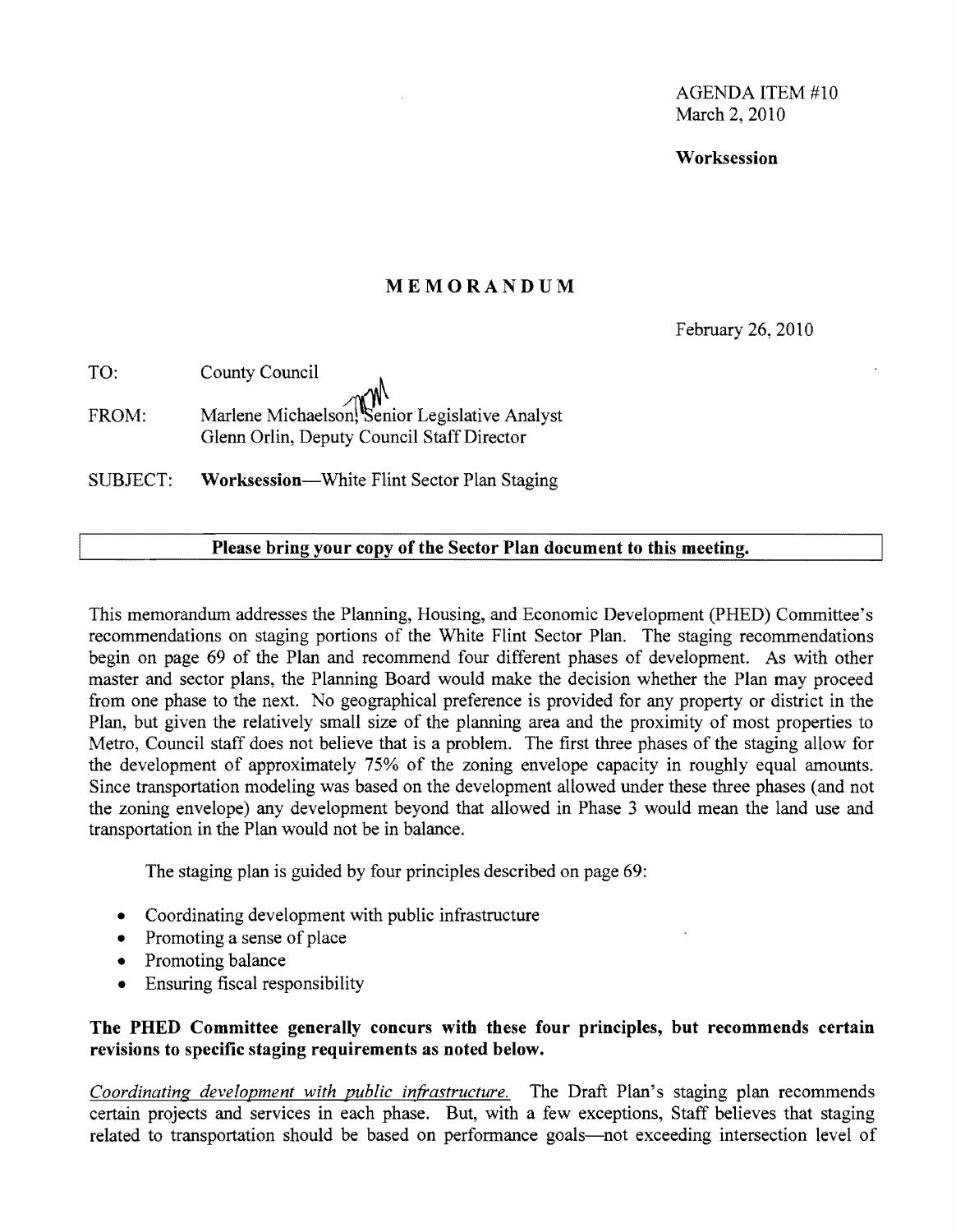service standards and achieving mode share goals—rather than completing certain projects. Since it is unknown which developments will proceed during each phase, it is not possible to divine which set of improvements/services are needed. Also, if only one improvement encounters a long delay in implementation during Phase 1, for example, then development in Phase 2 may be held back indefinitely, even though another improvement might address the need just as well. The majority of the Committee concurred with this view; Councilmember EIrich indicated a general preference for listing specific projects.

*Promoting a sense of place.* Exceptions to the above would be those projects deemed important enough to promote this sense of place: infrastructure needed for the creation of the civic green; streetscaping, sidewalk, and bikeway improvements; and the rebuilding of Rockville Pike. These projects are not vital for the transportation system to function as the community builds out, but they are necessary to creating a sense of community as it builds out, to assure that "there's a there there."

*Promoting housing/employment balance.* The Sector Plan sets a cap on the amount of residential and commercial development in each phase except Phase 4.

|         |          | Residential Commercial   |
|---------|----------|--------------------------|
| Phase 1 | 3,000 DU | 2.0 million square feet  |
| Phase 2 | 3,000 DU | 2.0 million square feet  |
| Phase 3 | 3,800 DU | 1.69 million square feet |

The allocation is intended to achieve the Plan's recommendation to have a housing focus with 60% of total development allocated for residential development. The Council received correspondence from Pam Lindstrom questioning whether the Plan has sufficient protections to ensure that the 60% target will be met. She recommends adding a criteria requiring that 80% of the housing in each phase be built before development can proceed to the second phase. While Staff understands her concern and is supportive of achieving the Plan's housing objectives, market conditions will influence the timing of development and it may not be possible to achieve specific targets in a particular phase. Rather than including a percentage target in the Plan, Staff recommends requiring that the Planning Board be charged with assessing whether the Plan is meeting its housing goals before opening the next phase of development. The Committee concurred with the Staff recommendation (see specific language below).

*Ensuring Fiscal Responsibility.* The Planning, Housing, and Economic Development (PHED) and Management and Fiscal Policy (MFP) Committees have been considering options for funding the infrastructure necessary for this plan and have further work to do. An update on their efforts will be presented in a separate memorandum.

Page 73 of the Sector Plan describes a fourth phase of development that would occur if transit use results in fewer than anticipated trips. However, at this time the very aggressive mode split recommended by the Committee will just manage to achieve a balanced plan and Council staff believes it is premature to suggest that additional development may be possible. Even if the area could accommodate additional development and still achieve transportation balance, it is unclear whether other public facilities, such as schools, could accommodate greater development. In addition, there is no doubt that the Sector Plan will be amended at least once, if not multiple times, before the first three phases of development are built out. *The PHED Committee recommends removing the references to Phase* 4 *from the Sector Plan.* 

 $\overline{ }$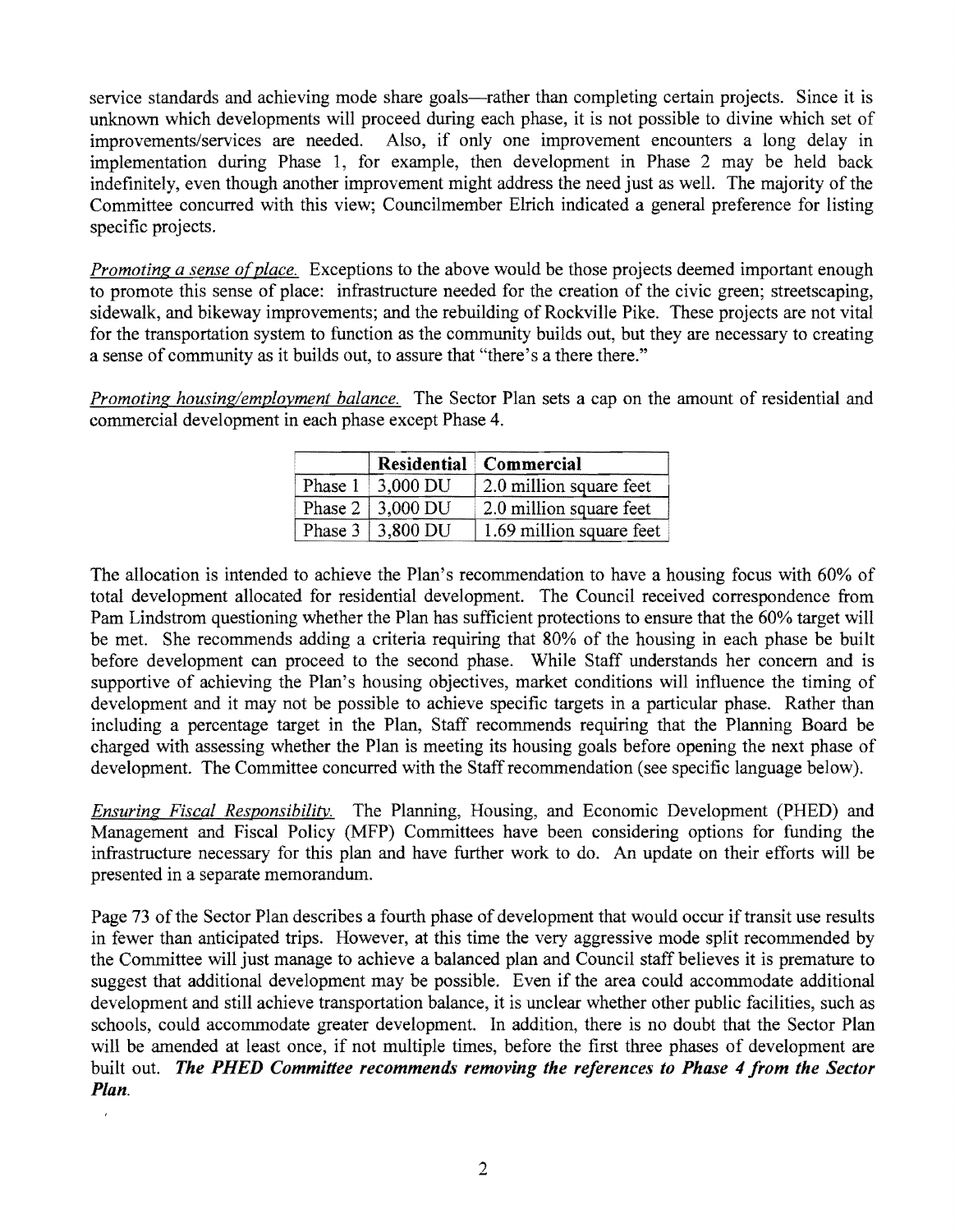Much of the Committee's discussion was about staging that would occur in the Growth Policy rather than the Sector Plan itself. The Committee committed to having a White Flint Growth Policy amendment prepared for introduction on March 16, prior to action on the Sector Plan, which is scheduled for March 23.

The following section is the staging recommendation in the Sector Plan (pages 69 to 73) with the PHED Committee's recommendations shown in legislative format with brackets for deletions and underscores for additions.

# Staging Plan

A staging plan addresses timing of new development and public facilities within the lifetime of a sector or master plan. A successful staging plan should be elastic enough to respond to market forces without losing the plan's vision or requiring amendments. It must also make realistic assumptions about the facilities needed to support development while minimizing negative impacts on surrounding development. In White Flint, staging must include increasing transit ridership as a means to reduce traffic congestion.

The White Flint staging plan is guided by the following.

- Ensuring fiscal responsibility. Timing and sequence of development should be matched to capital improvement funding. Funding for the capital improvements required by new growth will come from a variety of public and private sources. Private development should provide for those public facilities needed to support the new development and not burden existing facilities.
- Coordinating development with public infrastructure. Public facilities should be provided in conjunction with private land development, including dedication of land for public use in order to reduce the costs to the public.
- Promoting balance. The Plan recommends substantial residential development to create neighborhoods in White Flint. Nonresidential development should not preempt residential development by absorbing available capacity or land.
- Promoting a sense of place. The reconstruction of Rockville Pike as a boulevard and the creation of a civic core area are both fundamental to creating a sense of community and place in White Flint. The sequence in which these projects are developed, especially the construction phases for Rockville Pike, is critical to traffic management and to minimizing disruption to commerce and impacts on surrounding communities.

The proposed zoning envelope contains more potential density than will be used over the life of the Plan. The Mobility chapter outlined the requirements for accommodating new development, such as the desired mode split, the enhanced street network, and more emphasis on multifamily residential development since it generates less traffic than nonresidential development. The Plan recommends a staging plan that meters development approvals to ensure that the transportation infrastructure is in place when needed. The amount of development that can be accommodated by the proposed infrastructure and transit is approximately 75 percent of the recommended zoning envelope capacity.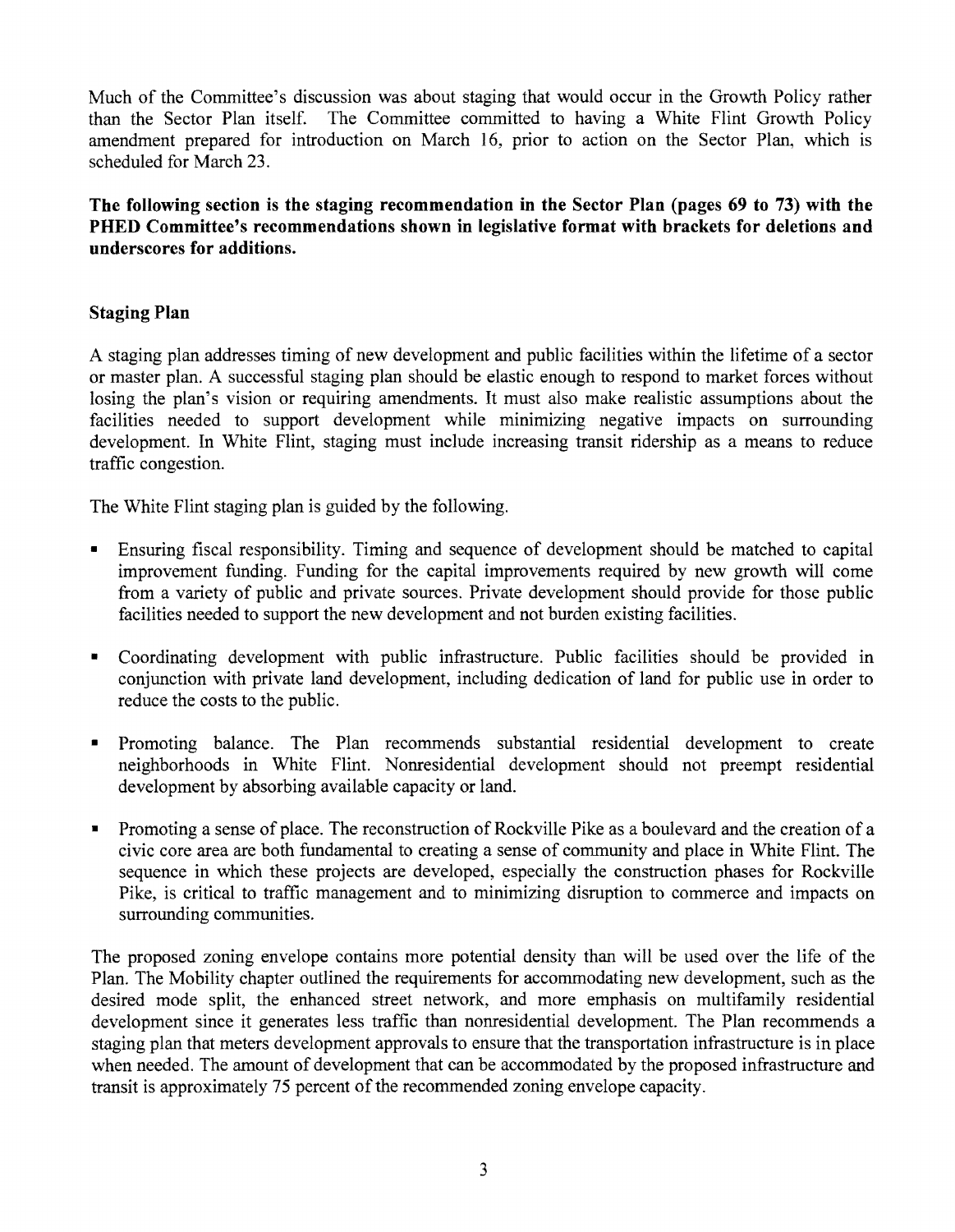Of primary importance is managing traffic congestion, which can be accomplished by building the proposed street grid and improving and enhancing access to transit. The realignment of Old Georgetown Road and Executive Boulevard is the critical part of the road network that will provide an alternative for through traffic on Rockville Pike and diffuse traffic through the Plan area.

Second is ensuring that proposed civic uses, intended to create vitality within the urban core, are built and constructed early in the life of the Plan.

Finally, reconstruction of Rockville Pike will require additional right-of-way, which cannot be obtained all at once, since development will occur property by property. The Plan recommends dedication of the 150 foot right-of-way and an additional reservation to 162 feet to accommodate the design of the multimodal cross section. An interim solution may be necessary, such as locating a drive-aisle in the setback area or setting aside vaults for the undergrounding of utilities outside the limits of the future reconstruction. Regardless of when the reconstruction occurs, there will be disruption to adjacent businesses. Efforts should be made to address that disruption, such as local bus shuttles and an evening construction schedule.

Before any additional development can be approved, the following actions must be taken.

- Approval and adoption of the Sector Plan.
- Approval of sectional map amendment.
- Amend the Growth Policy to expand the White Flint Metro Station Policy Area (MSPA) to encompass the Sector Plan boundary, and to exempt development within White Flint from the Policy Area Transportation Review (PATR) test. The traffic from existing and approved development in the White Flint MSPA would still be counted in the PATR of all other Policy Areas, including North Bethesda.
- [Council resolution to expand the Metro Station Policy Area to encompass the entire Sector Plan boundary, which:
	- o Requires workforce housing
	- o proposes legislative changes to allow impact fees to be captured in a Metro Station Policy Area
	- o reduces Transportation Impact Tax
	- o allows Critical Lane Volume (CLV) Standard to increase to 1,800.]
- Establish the Sector Plan area as a State of Maryland Bicycle Pedestrian Priority Area.
- Create public entities or financing mechanisms necessary to implement the Sector Plan within  $[12]$   $\underline{6}$ months of adopting the sectional map amendment. [These include, as appropriate, the following:
	- o parking management authority
	- o urban service district
	- o redevelopment office or similar entity
	- o tax increment financing district
	- o special assessment district.]

*(Staff note: since it is not yet clear what mechanisms will be developed but the Executive has already eliminated at least one option on this list, the Committee concurred with the Staff*  recommendation to delete the list of options.)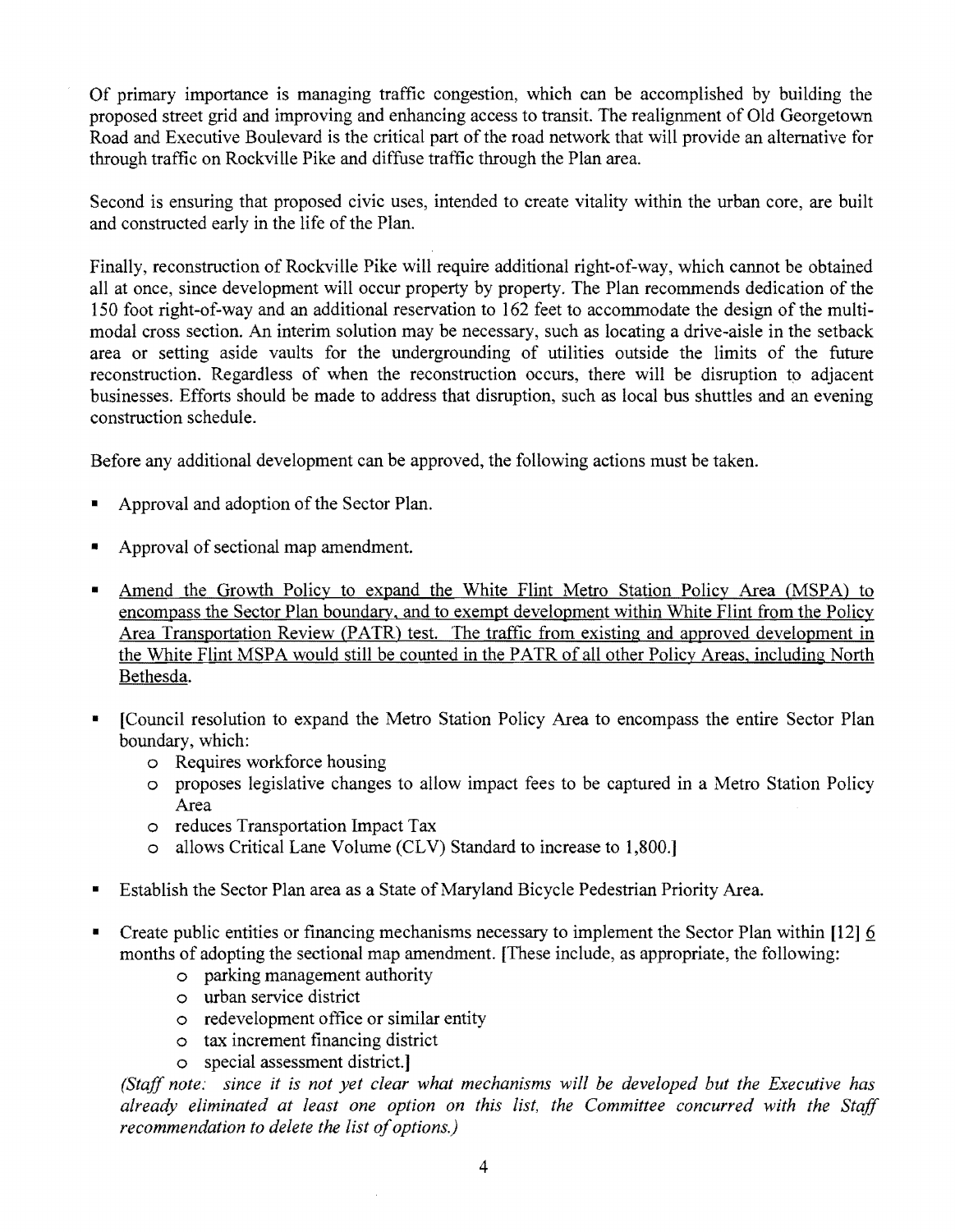- Develop a transportation approval mechanism and monitoring program within 12 months of adopting the sectional map amendment.
	- o Planning Board must develop biennial monitoring program for the White Flint Sector Plan area. This program will include a periodic assessment on development approvals, traffic issues, public facilities and amenities, the status of new facilities, and the Capital Improvements Program (CIP) and [Annual] Growth Policy [(AGP)] as they relate to White Flint. The program should conduct a regular assessment of the staging plan and determine if any modifications are necessary. The biennial monitoring report must be submitted to the Council.
	- o The Planning Board must establish an advisory committee of property owners and interested groups, with representation from the Executive Branch, that [support] are stakeholders in the redevelopment of the Plan area, to evaluate the assumptions made regarding congestion levels, transit use, and parking. The committee's responsibilities should include monitoring the Plan recommendations, identifying new projects for the Amenity Fund, monitoring the CIP and [AGP] Growth Policy, and recommending action by the Planning Board and County Council to address issues that may arise.
- Any development approvals that proceed before the [public entities are in place] amendments to the Growth Policy have been adopted are subject to existing regulatory review requirements including LATR and PAMR. *(Staff note: these amendments will be introduced on March 16 and Staff* recommends that the future use of LATR in White Flint be determined during the consideration of *these amendments.)*
- Initiate development of plans for through-traffic access restrictions for the residential neighborhoods abutting the Sector Plan area, including traffic from future development in White Flint.

## Phasing

Development may occur anywhere within the Plan area, however, all projects will be required to fund or, at a minimum, defray total transportation infrastructure costs. The phases of the staging plan are set at 30 percent, 30 percent, and 40 percent respectively of the 17.6 million square feet of new development. This Plan recommends that affordable housing units provided under the CR Zone incentives (and are in addition to those required by Chapter 25A} may be excluded from the staging capacity. Residential development must pass the School Adequacy Test in the Growth Policy. This test is assessed annually.

## Phase 1: 3,000 dwelling units and 2.0 million square feet nonresidential development

During Phase l, the Planning Board may approve both residential and nonresidential development until either of the limits above is reached. Work-around road projects west of Rockville Pike, including the streets for the civic core, should be contracted for construction during Phase 1 and completed before commencement of Phase 2.

The following prerequisites must be met during Phase 1 before to moving to Phase 2.

- Contract for the construction of the realignment of Executive Boulevard and Old Georgetown Road.
- Contract for construction of Market Street (B-10) in the Conference Center block.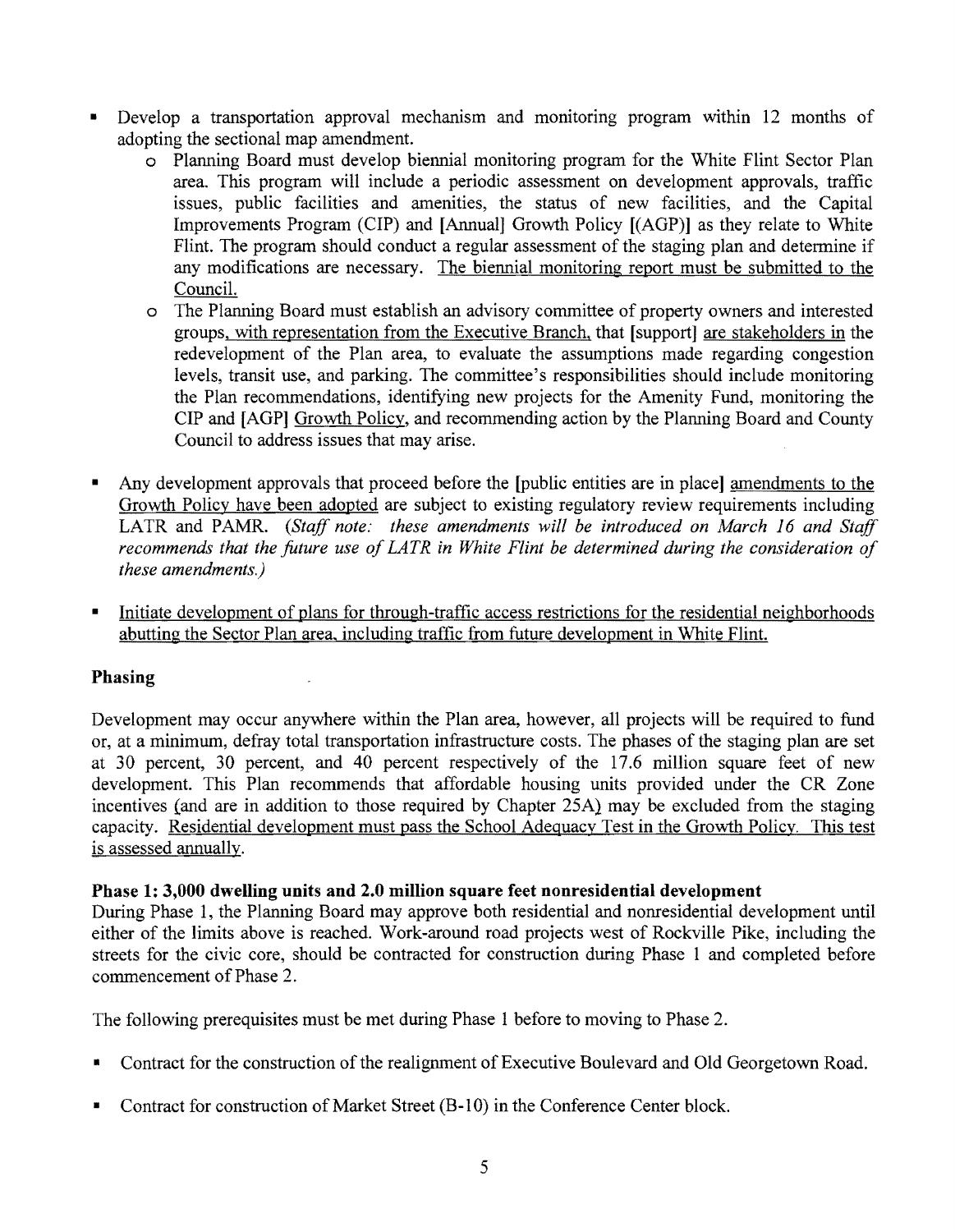- Fund streetscape improvements, sidewalk improvements, and bikeways for substantially all of the street frontage [all streets] within one quarter-mile of the Metro station: Old Georgetown Road, Marinelli Road, and Nicholson Lane.
- Fund and complete the design study for Rockville Pike to be coordinated with SHA, MCDOT, and M-NCPPC.
- [Establish a bus circulator system linked to surrounding office districts and residential neighborhoods.1 *(Staff note: The circulator and parking caps (next bullet) may very well be undertaken to meet the* 35% *NADMS in this phase, but they should not be explicit requirements.}*
- [Establish an inventory of long-term parking spaces to set requirements for Phase 1 and Phase 2 parking caps that provide a progressive achievement of the end-state limitation of 0.61 long-term parking spaces per employee in the Plan area.] *(Councilmember Elrich did not support deleting this.)*
- Limit long-term parking spaces to capacity established in the [Annual] Growth Policy.
- Achieve [301 34 percent non-auto driver mode share for the Plan area. *(Councilmember Floreen supported a* 32 *percent non-auto driver mode share.). (Staff note: Since the Council has raised the ultimate mode share goals for residents from* 46% *to* 51% *andfor employees from* 39% *to 50%, the interim goals must be higher than recommended in the Draft Plan; otherwise, the Council's ultimate goals will never be achieved.)*
- The Planning Board should assess whether the build out of the Sector Plan is achieving the Plan's housing goals.

## Phase 2: 3,000<sup>[</sup>,] dwelling units and 2.0 million square feet nonresidential development

Before development beyond the limits set in Phase 1 can be approved, the Planning Board must determine that all the Phase 1 public projects have been completed. The amount of development that could be approved in Phase 2 is set at approximately one third of the planned development. During Phase 2, the Planning Board may approve both residential and nonresidential development until either of the limits above is reached.

The following prerequisites must be completed during Phase 2 before proceeding to Phase 3.

- Construct streetscape improvements, sidewalk improvements, and bikeways for [all streets] substantially all of the street frontage within one quarter-mile of the Metro station: Old Georgetown Road, Marinelli Road, and Nicholson Lane.
- Complete realignment of Executive Boulevard and Old Georgetown Road.
- Construct the portion of Market Street as needed for road capacity.
- Fund the second entrance to the White Flint Metro Station.
- I Construct Nebel Street Extended between Nicholson Lane and Rockville Pike as needed for road capacity.]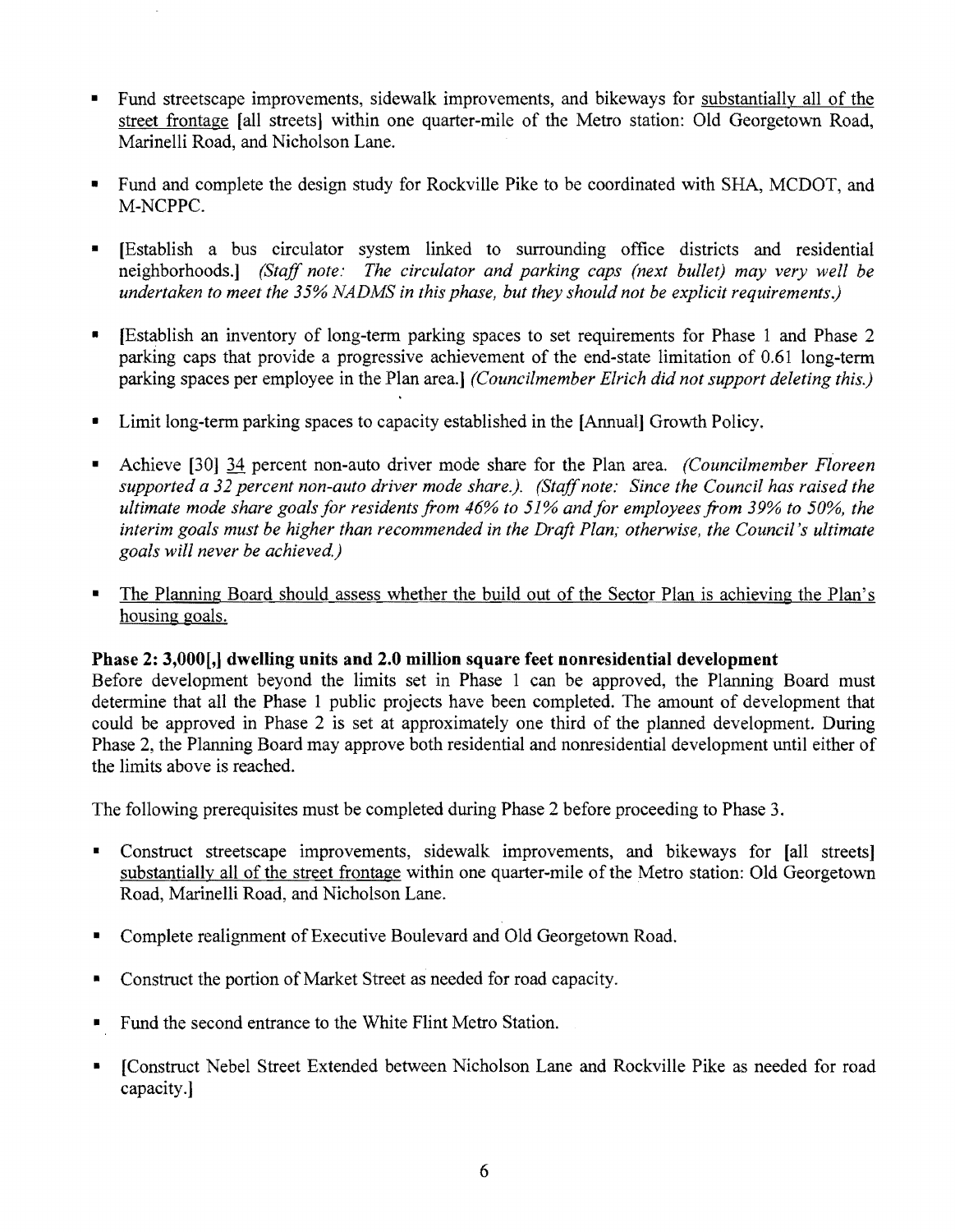- Explore the potential for expediting portions of Rockville Pike where sufficient right-of-way exists or has been dedicated. It should be constructed once the "work-around" roads are open to traffic.
- [Conduct a North Bethesda residential areas circulation study.] *(Staff note: This would be superseded by the requirement prior to Phase 1 to develop plans for cut-through-traffic restrictions.)*
- Increase non-auto driver mode share to [35] 42 percent. *(Councilmember Floreen supported a 39 percent non-auto driver mode share.)*
- [Limit long-term parking spaces to capacity established in the Annual Growth Policy.] *(Councilmember Eirich did not support deleting this provision.)*
- The Planning Board should assess whether the build out of the Sector Plan is achieving the Plan's housing goals.
- The Planning Board must develop a plan to determine how to bring the mode share to 51 percent NADMS for residents and 50 percent NADMS for employees during Phase 3.

## **Phase 3: 3,800 dwelling units and 1.9 million square feet nonresidential development**

Before development beyond the limits set in Phase 2 can be approved, the Planning Board must determine that all the Phase 2 public and private projects have been completed. In Phase 3, the remaining transportation capacity could be committed. At the end of Phase 3, the development should total 14,500 units (17.4 million square feet) and 12.9 million nonresidential square feet. This is a 58/42 percent residential/nonresidential mix and close to the desired 60/40 percent residential/nonresidential mix.

- Complete all streetscape improvements, sidewalk improvements, and bikeways outside one quartermile from the Metro.
- Reconstruct any remaining portion of Rockville Pike not constructed during prior phases.
- [Fund MARC station.]
- [Increase non-auto driver mode share to 39 percent.]
- Achieve the ultimate mode share goals of 51 percent NADMS for residents and 50 percent NADMS for employees.
- [Limit long-term parking spaces to 0.61 per employee.] *(Councilmember Eirich did not support deleting this provision.)*

## **(Phase 4: Raising the Transportation Cap**

The Plan recommends a level of development and a mix of uses that can be accommodated by the road network and transit facilities. The proposed road infrastructure supports the proposed development and it is important to note that there are no additional roads within the Plan boundaries that would further improve vehicular mobility.

There is growing evidence from other parts of the country that urban scale, transit-served development does not always result in higher traffic congestion. Detailed monitoring of traffic conditions over time